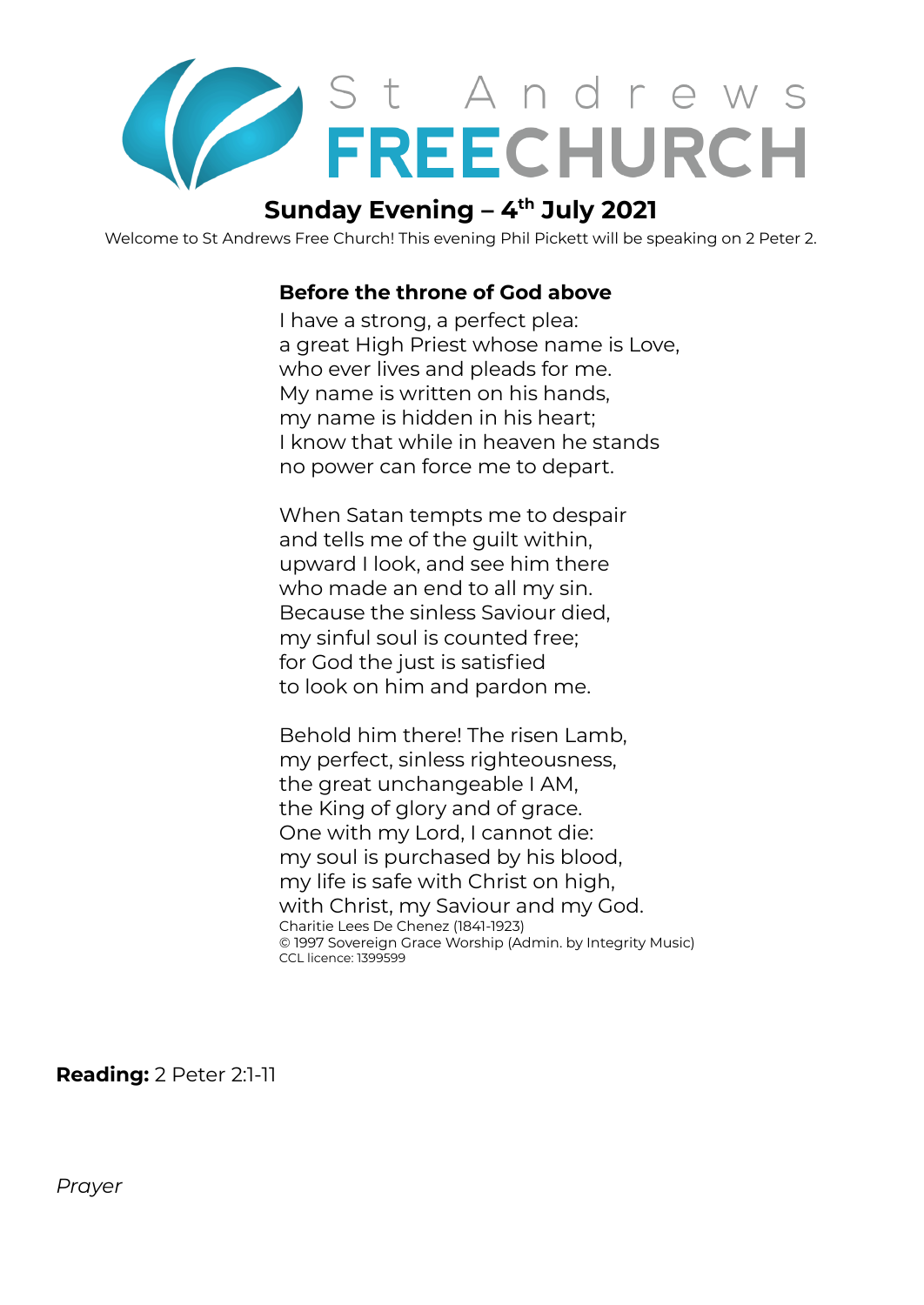# **Notices**

- 1. **Midweek meetings** Wednesday LifeGroups will be on this week at the usual time.
- 2. **Jungle Adventure Holiday Club: 10th-13th August, 9.45am-12pm at Canongate Primary School Playing Fields** - This year the theme is Jungle Adventure, and we'll be looking at four stories from the Gospels. Open to all rising P1-S1s. Please be praying for the club and prayerfully considering which families you could invite.
- 3. **Tuesday Women's Group** Please join us at 10am on the front lawn of 1 Dempster Terrace as we meet to discuss Sunday morning's sermon and pray for one another. Email Emilie [\(emiliemclarke@gmail.com\)](mailto:emiliemclarke@gmail.com) for details.
- 4. **Evangelism Training Webinars: Wednesday, 7th & 14th July, 7.30pm** We are delighted that Carl Porter will be running two evangelism training webinars for the whole church family. These sessions are intended to be a practical and heartwarming time for everyone. Our prayer is that we might all grow in our confidence and ability to talk about our faith with others.

Meeting ID: 875 0787 0611 Passcode: Webinar

- 5. **The Generosity Project: Wednesday evenings, 28th July - 1st September** - We have a lavishly generous God. Over this six-week course we will discover what the Bible has to say regarding his, and our, generosity. There will be plenty of opportunity to reflect on and pray about what practical difference this should make to our lives. For details or to buy a course handbook, contact Kirsty [\(kirsty@standrewsfreechurch.co.uk\)](mailto:kirsty@standrewsfreechurch.co.uk).
- 6. **Wedding** Phil Pickett and Helen Brannigan will be getting married on the 10th of July at 1pm. They would be delighted if anyone would like to join the service on this livestream link: [stcsfc.org/philandhelen.](http://stcsfc.org/philandhelen) If you do manage to tune in, they would love it if you sent a picture or selfie of you watching to philandhelenpickett@gmail.com.
- 7. **New Church Administrator** The post is 4-8 hours/week. For more details or to express interest, contact Ben [\(ben@standrewsfreechurch.co.uk](mailto:ben@standrewsfreechurch.co.uk)) or Paul ([paul@standrewsfreechurch.co.uk](mailto:paul@standrewsfreechurch.co.uk)).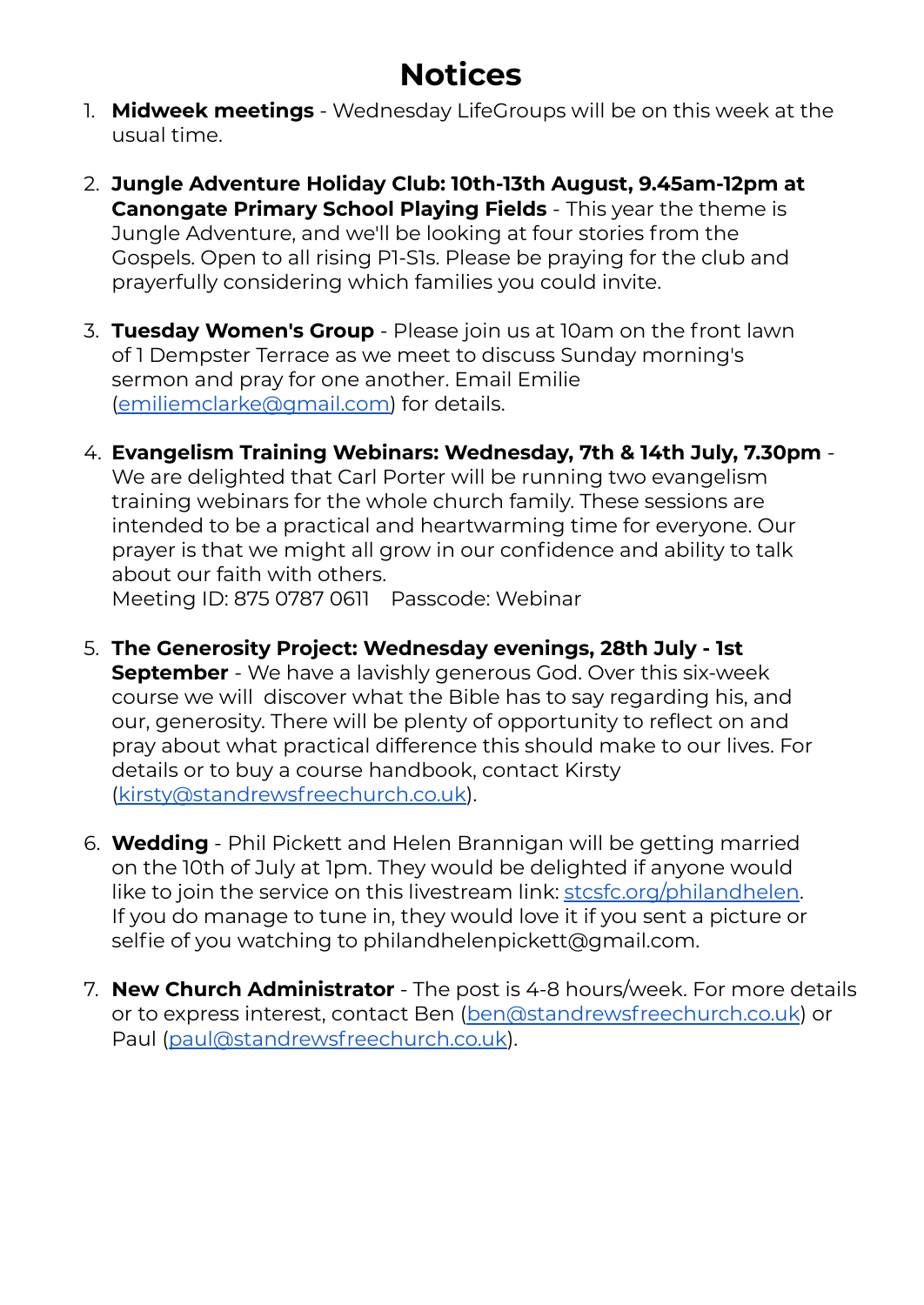## **Psalm 5**

- 8 Lead me, O Lord, in your right paths; set straight your way for me, that all my host of enemies, your righteousness may see.
- 9 These foes of mine don't speak the truth; their hearts are set on sin; their throats are like an open grave where falsehood dwells within.
- 10 Declare them guilty, O Lord God! Let falsehood bring them down. Because they have rejected you, in sin's tides let them drown.
- 11 But, Lord, bring gladness unto those who rest their lives in you; spread your protection over those who love you through and through.
- 12 For truly, Lord, you bless the ones whose lives are right and true; your love surrounds them like a shield, they find their joy in you.

**Reading and Sermon:** 2 Peter 2:12-22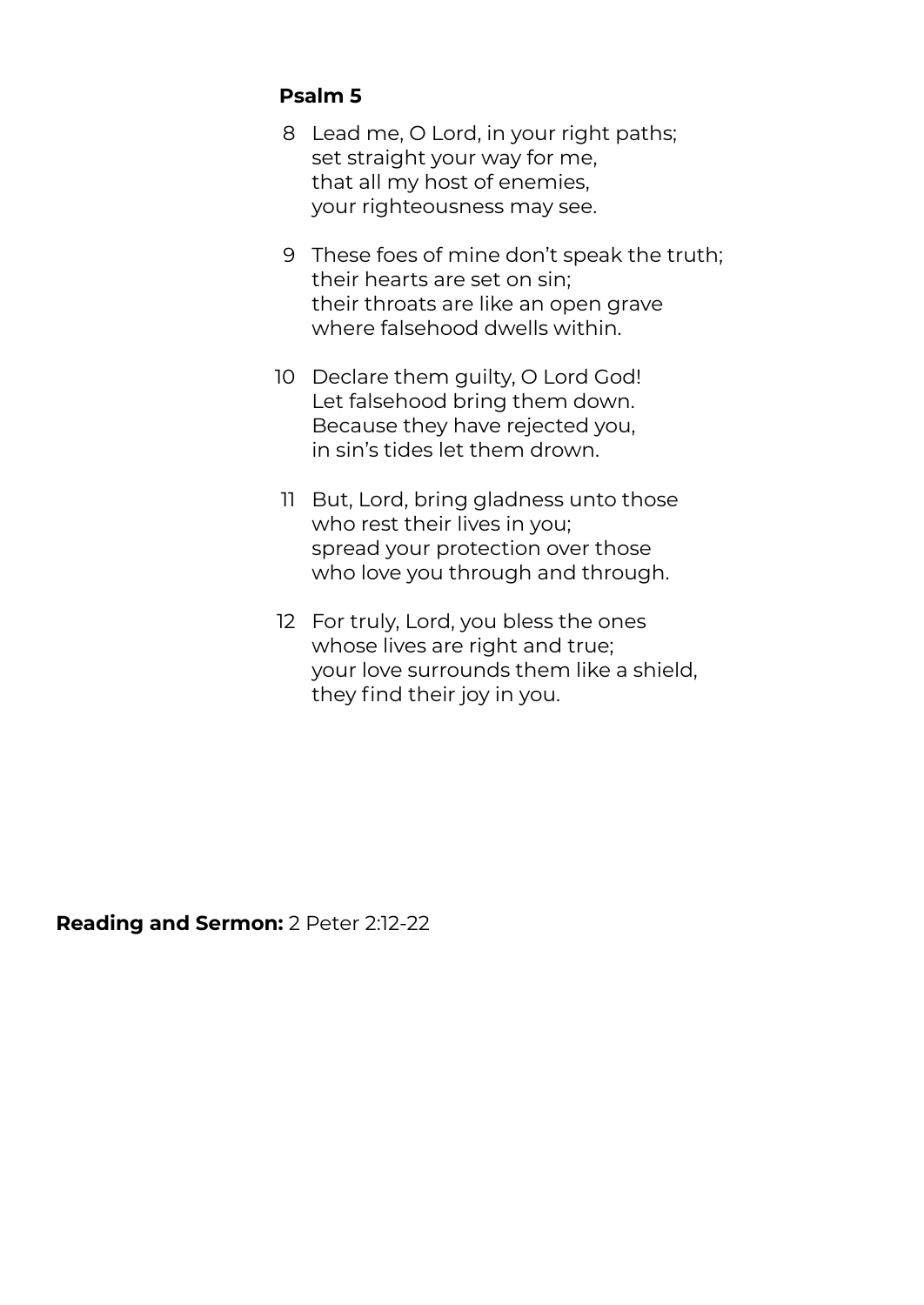# **2 Peter 2**

**Intro:** Wear a seatbelt

**1. False teaching is real** – don't be naïve, don't pay attention (vv1-3)

**2. False teaching is deadly** – don't be shaken (vv4-9)

**3. False teaching is deceptive** – don't be enticed (vv10-22)

**Conclusion:** Staying steady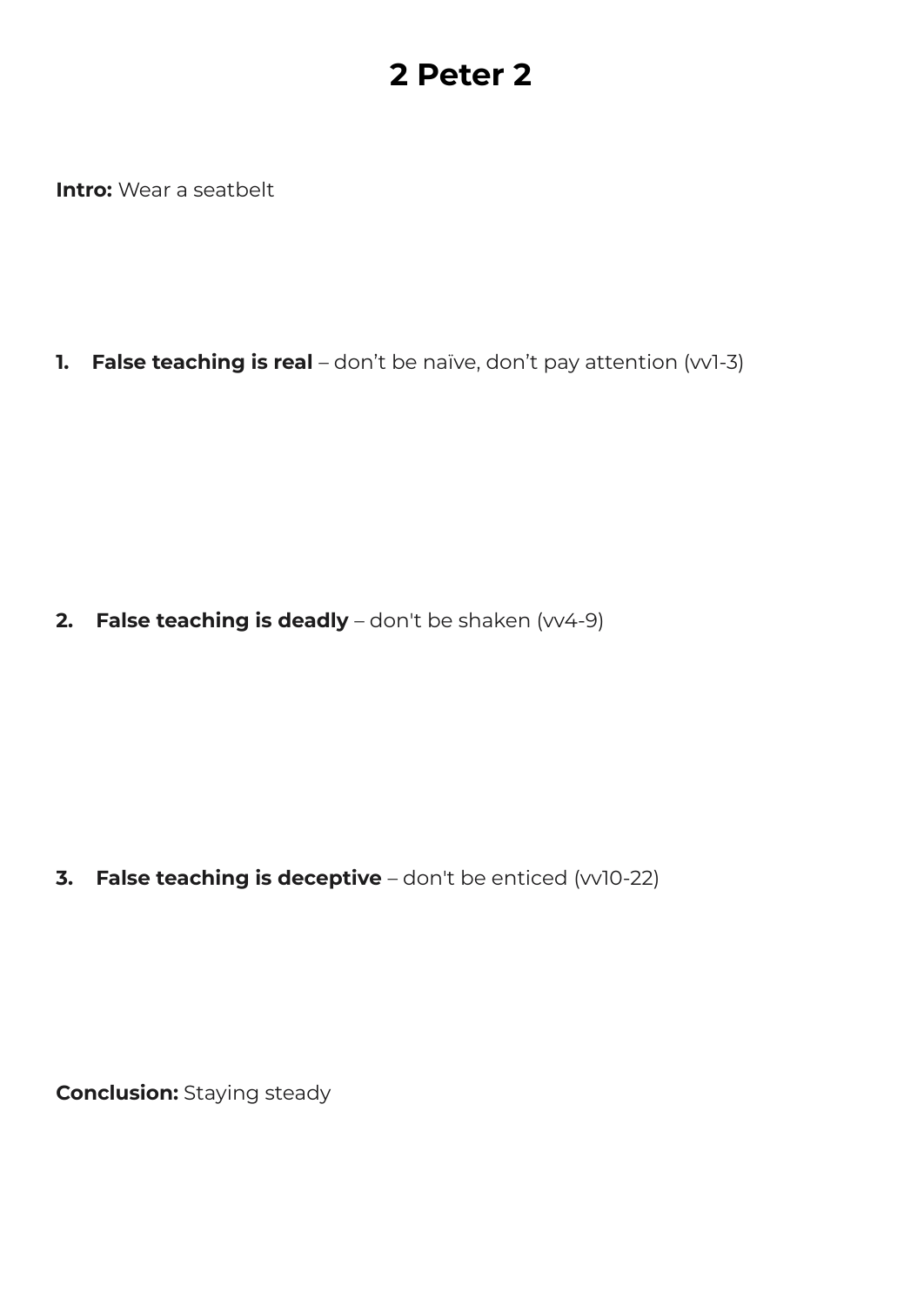**Holy and merciful God, in your presence we confess our sinfulness, our shortcomings, and our offences against you. You alone know how often we have sinned in wandering from your ways, in wasting your gifts, in forgetting your love. Have mercy on us, O Lord, for we are ashamed and sorry for all we have done to displease you. Forgive our sins, and help us to live in your light and walk in your ways, for the sake of Jesus Christ, our Saviour. Amen.** Reprinted by permission from *The Worship Sourcebook, Second Edition*, © 2013,

Faith Alive Christian Resources.

### **Psalm** 130

- 1 LORD, from the depths I call to you;
- 2 Lord, hear me from on high and give attention to my voice when I for mercy cry.
- 3 LORD, in your presence who can stand, if you our sins record?
- 4 But yet forgiveness is with you, that we may fear you, LORD.
- 5 I wait—my soul waits—for the LORD; my hope is in his word.
- 6 More than the watchman waits for dawn my soul waits for the Lord.
- 7 O Isr'el, put your hope in God, for mercy is with him
- 8 and full redemption. From their sins his people he'll redeem.

### *Lord's Supper*

#### *Prayer of Thanksgiving*

**Almighty God, we thank you for feeding us spiritually with the body and blood of your Son Jesus Christ. Through him we offer you our souls and bodies to be a living sacrifice. Send us out in the power of your Spirit to live and work to your praise and glory. Amen.**